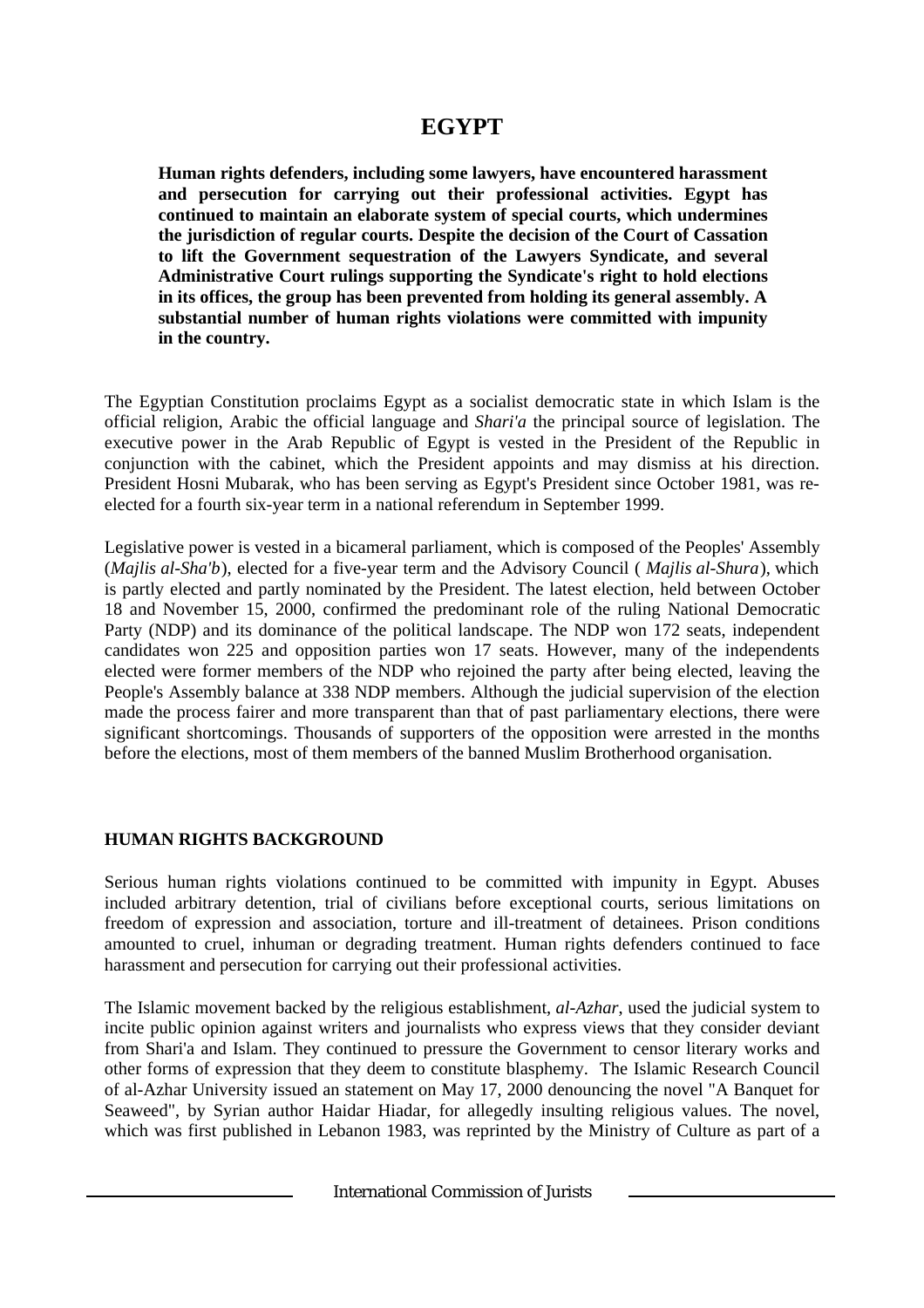series on Arabic literature. The Islamist *al-Sha'b* newspaper (of the pro-Islamist Social Party) denounced the novel as blasphemous for ridiculing Islam, and initiated a campaign against the book and against the Minster of Culture for allowing it to be reprinted. After wide-spread demonstrations by al-Azhar University students, the Minster of Culture relented and agreed to recall the book.

## *State of Emergency*

Since 1967, Egypt has been ruled predominantly under a state of emergency imposed initially in response to the Arab-Israeli war launched that year. In May 1980, following the implementation of the Camp David Agreement between Israel and Egypt, the state of emergency was lifted. However, it was re-imposed on October 6, 1981, following the assassination of President al-Sadat. Since that date it has been renewed regularly. In May 2000, the state of emergency was extended for another three-year period.

The state of emergency imposes serious restrictions on the exercise of many basic rights and continues to have far-reaching implications on the overall human rights situation in Egypt. The Emergency Law grants the President a wide range of powers, including censorship, confiscation and closing of newspapers on the grounds of public safety and national security. In addition, the Emergency Law empowers the executive to order the prolonged detention without charge or trial of anyone suspected of being a threat to national security and public order. The continuation of the state of emergency has led to the violation of some basic provisions of the ICCPR, to which Egypt is a party, including prohibition of arbitrary detention under article 9 and the right to fair trial under article 14. Legislation has been used to place impermissible restrictions on other rights, including the right of freedom of thought under article 18, freedom of expression under article 19 and freedom of association under article 22.

In addition to the emergency law, several laws restrictive of civil liberties continue to apply. These include:

- The Anti-terror Law: This law was adopted in response to an upsurge in political violence in the early 1990s. However, the law not only targets the activities of armed groups, but also criminalizes non-violent political opposition activities. This law has been used as a basis for the trials of more than a hundred alleged Muslims Brotherhood members before military courts in 1995, 1996 and 1999-2000.
- ß The Press Law: Law No. 95 of 1996 includes stiff penalties for journalists with regard to a variety of offences, including mandatory prison sentences for defamation, insult and false information. According to article 185, insulting a public official in relation to the conduct of the official's duties or service may be punished with a maximum of one year's imprisonment. Article 303 stipulates imprisonment of up to two years for defaming a public official, and article 307 provides that the punishment should be doubled in cases where insult or defamation has been produced as printed materials.
- ß Law on Associations: On June 1999, Law No. 153 of 1999 on Civil Associations and Institutions was adopted by the Egyptian parliament to replace Law No. 32 of 1962. Law 153 met with strong local and international criticism for imposing severe restrictions on civil society institutions, including *inter alia*, requirements to receive prior government approval for board elections, affiliation with foreign organisations and funding, prohibition of practising political or trade-union activity outside of the exclusive framework of certain political parties and trade unions, or engaging in activities that threaten national unity or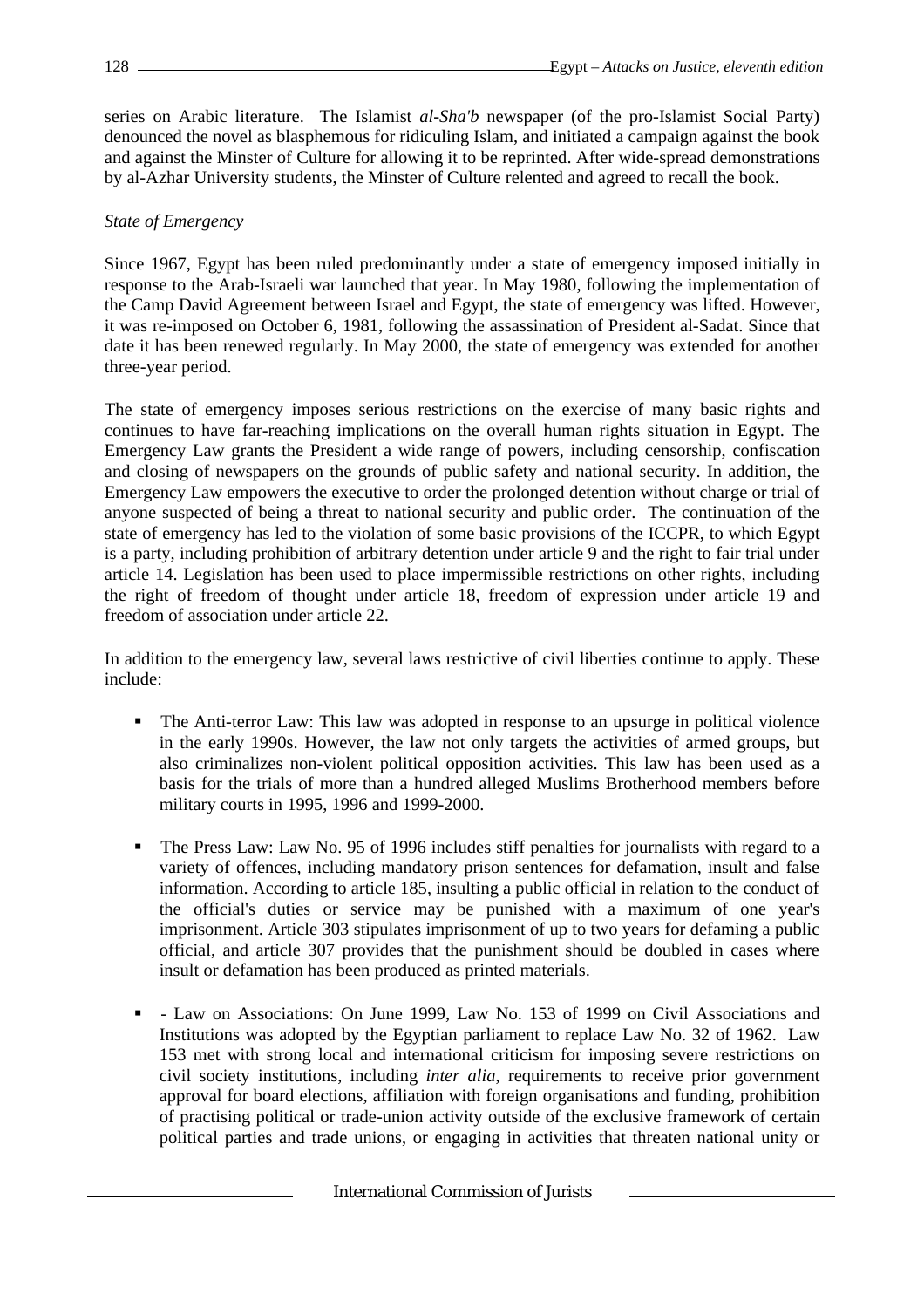violate public order or morality. In May 2000, the UN Committee on Economic, Social and Cultural Rights called for the amendment or repeal of the Law No. 153, in order to bring Egypt into conformity with its international obligations. The Committee expressed concern that the law "gives the Government control over the rights of NGOs to manage their own activities, including seeking external funding".

In June 2000, the Egyptian Constitutional Court declared Law No. 153 to be unconstitutional. The Court did not examine the substance of the law, but rather found that the law should have been presented to the *Maglis al-Shura*, the Egyptian Upper House. The Court further commented that disputes between NGOs and the authorities should be referred to administrative courts rather than criminal courts of first instance. The Egyptian authorities announced that while Law No. 153 of 1999 is suspended, its predecessor Law No. 32 of 1964 applies. Law No. 32 of 1964 had in many respects imposed even more restrictive conditions on the operation of NGOs. Once the NGO is registered under Law 32, the Ministry of Social Affairs has direct control over a wide range of the NGO's activities, including *inter alia*, government and policy matters.

The activities of some NGOs in Egypt have been criminalized through Military Decree No. 4 of 1992, which prescribes a minimum of seven years imprisonment for receiving funding without permission from the authorities.

## *Torture*

Despite the existence of constitutional and legal safeguards, torture and ill-treatment of detainees by police, security personnel and prison guards remains widespread. Torture is used to extract information, coerce the victims to end their antigovernment activities and deter other from similar activities. In January 2000, the Egyptian Organisation for Human Rights (EOHR) released a report in which it documented 13 cases of torture that occurred in police stations during the latter half of 1999, two of which ended in death. While the Government has investigated some torture complaints in criminal cases and punished some offending officers, the punishments are typically lax considering the seriousness of the offences.

In a recently published report, the Egyptian NGO Human Rights Centre for the Assistance of Prisoners (HRCAP) analysed 1,124 law suits concerning compensation for torture between 1981 and 1999. The report stated that the perpetrators of torture often go without punishment, as existing provisions in both the Penal Code and the Code of Criminal Procedure render it difficult to bring them to justice. However, the State has disbursed a sum of 4,766,550 Egyptian Pounds from the public treasury in compensation payments.

# *Human rights defenders*

The Government approved the holding of the Second International Conference of the Human Rights Movement in the Arab World, which took place in Cairo from 13 -16 October 2000 under the title "Human Rights, Education and Dissemination: A 21st Century Agenda". However, during the period between February 2000 and August 2001 a number of restrictions were imposed on human rights work in Egypt.

On May 21, 2001, the Supreme State Security Court in Cairo sentenced Saad Eddin Ibrahim, a prominent human rights defender, to seven years' imprisonment. Twenty-seven other defendants standing trial were also convicted and received sentences ranging from a one-year suspended prison sentence to five years' imprisonment. Dr. Ibrahim was convicted on the basis of three charges: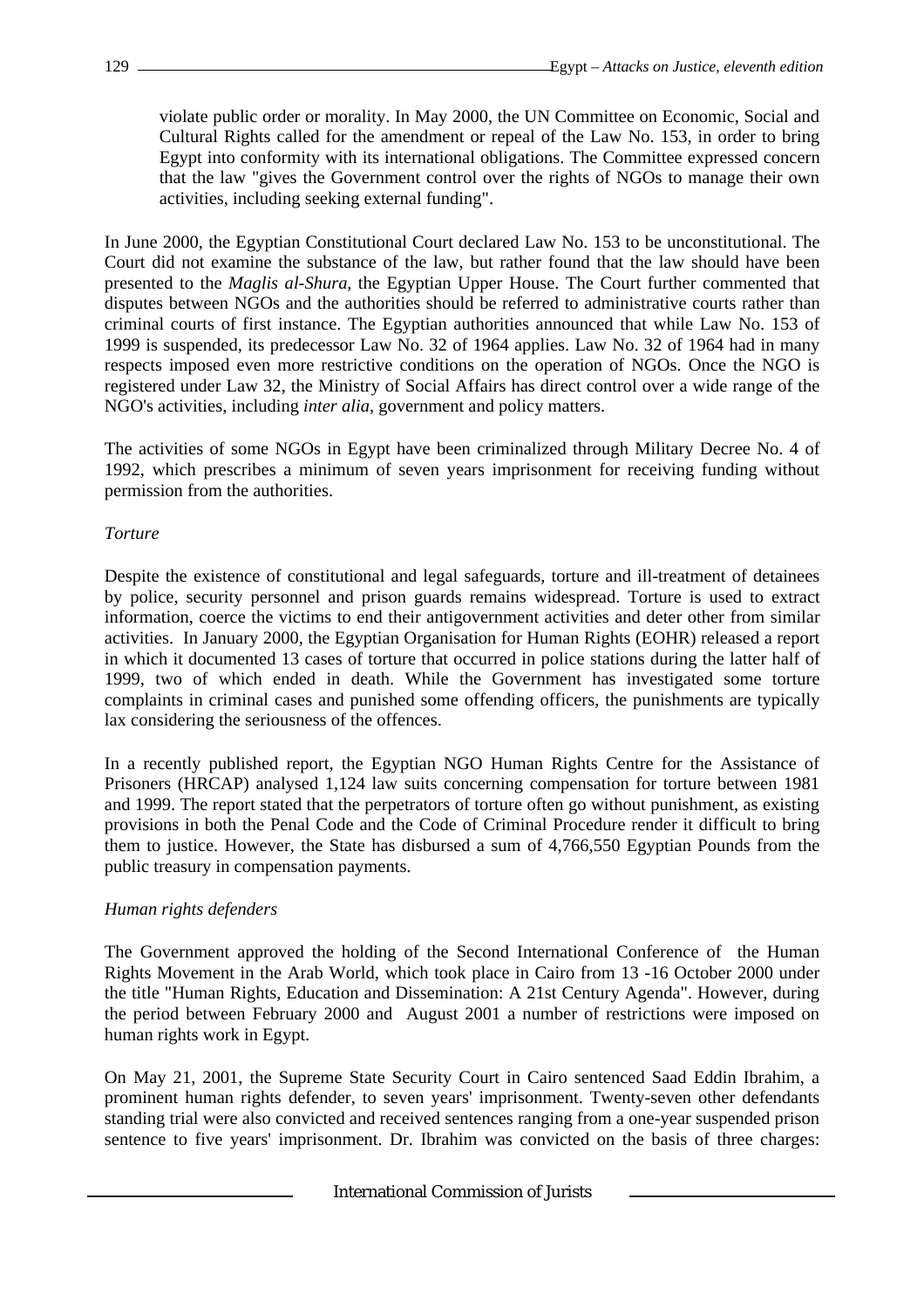receiving funding without authorisation (Military Decree No. 4 of 1992), dissemination of false information abroad harmful to Egypt's interests (article 80 (d) (1) of the Penal Code) and appropriating money by fraudulent means. Dr. Ibrahim was the director of the Ibn Khaldun Centre for Development Studies and lecturer at the American University of Cairo. The Ibn Khaldun Centre, established in 1988, is engaged in activities to promote democracy and human rights activities, which have included publications and public events on the situation of minorities in the Middle East and monitoring parliamentary elections.

Several international human rights NGOs have expressed concerns that the charges against Saad Eddin Ibrahim and his co-defendants were politically motivated and constituted a violation of the defendants' right to the peaceful expression of their opinion. The trial was also said to have fallen short of international standards of fair trial, including the right for a full review before a higher tribunal. In a joint statement, the UN Special Representative on Human Rights Defenders and the UN Special Rapporteur on the Independence of Judges and Lawyers remarked: "We believe that the conviction of these members of civil society for their human rights activities will have a chilling effect on the activities of other human rights defenders in Egypt".

# **THE JUDICIARY**

The judicial system in Egypt comprises both ordinary court and exceptional court systems. However, the elaborate exceptional court system continues to undermine the jurisdiction of ordinary courts, particularly in sensitive cases.

## *The Ordinary Court System*

The ordinary court system is comprised of civil and criminal courts, the State Council, which is a separate administrative court structure, and a constitutional court. The civil court system is composed of a Court of Causation, Courts of Appeal and Magistrate Courts.

The Magistrate Courts have general jurisdiction over small claims and minor offences. In civil cases, they are composed of one judge, while in criminal cases they may be composed of either one judge or three judges, depending on the seriousness of the possible penalty. There are seven Courts of Appeal in Egypt that are composed of three judges. Each is divided into civil and commercial chambers. The Court of Cassation, which sits in Cairo, accepts petitions on judgements rendered by the Courts of Appeal only on two grounds: mistakes of law and violations of due process.

There is also an elaborate system of administrative courts composed of primary level, appeal and State Council. The State Council is an independent judicial body that comprises three branches: judicial, consultative and legislative. The judicial branch comprises three types of administrative courts whose decisions can be appealed before the High Administrative Court.

# *The Supreme Constitutional Court*

The Supreme Constitutional Court is an independent judicial body, entrusted with the task of examining the constitutionality of laws as well as the interpretation of legislative texts. The Court consists of seven judges who are appointed by the President of the Republic following consultation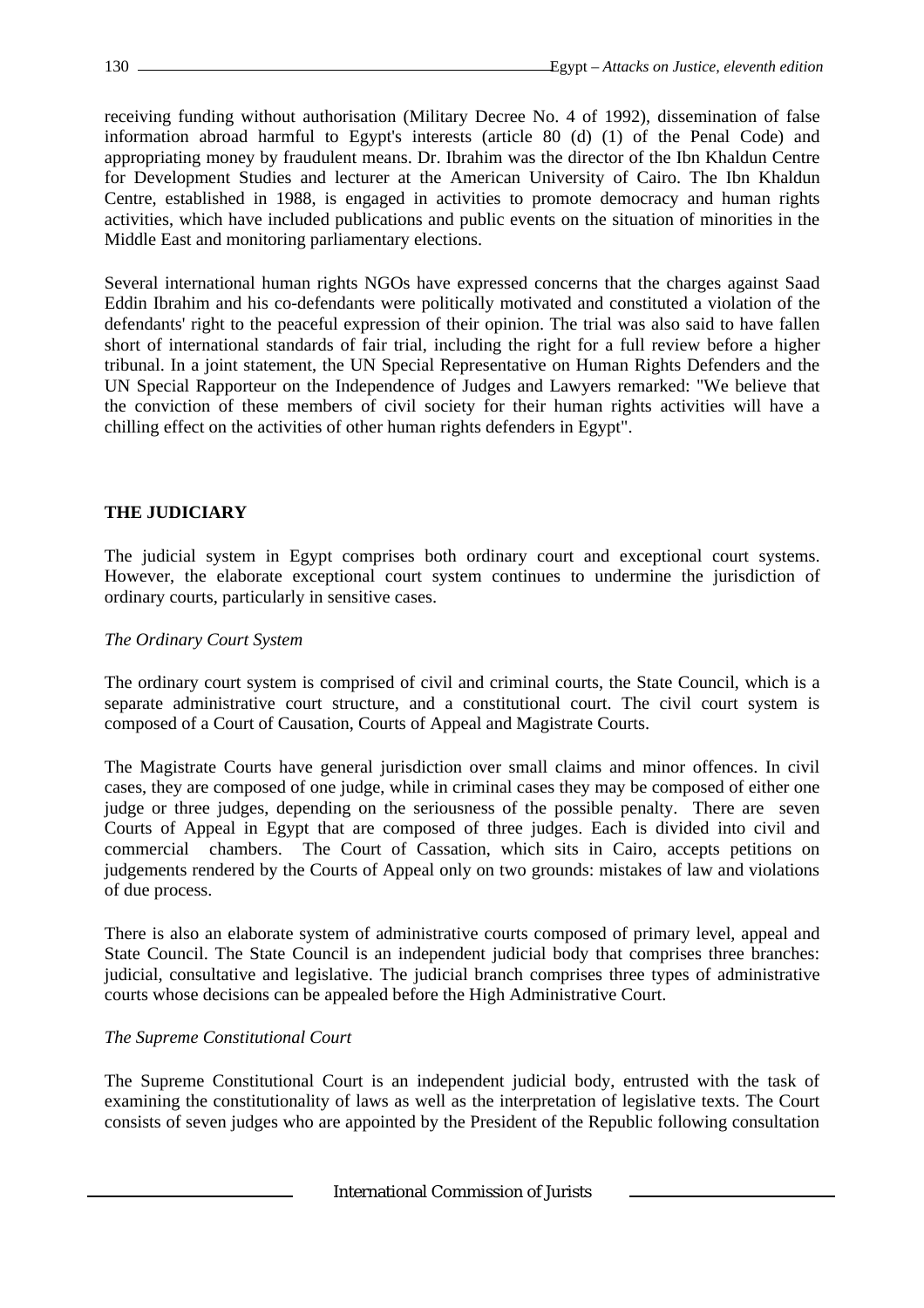with the High Council of Judicial Authorities, including the President of the Court, who is third in line for presidency of the Republic after the President and the Speaker of the Peoples' Assembly. Individuals have no legal standing before the Court.

Despite restrictions on the Court, the jurisprudence it develops has far-reaching implications on the question of constitutionality of laws. A series of rulings of the Supreme Constitutional Court has revealed that many existing laws seriously violate the human rights and civil liberty guarantees that are enshrined in the provisions of the Constitution. The Court has ruled that 53 of the Constitution's 211 articles, i.e. some 25 percent, have been contravened by various laws.

## *Selection, Promotion and Transfer of Judges*

The Constitution guarantees the independence of the judiciary, with article 165 providing that "the Judiciary Authority shall be independent". Moreover, article 166 proclaims that judges shall be independent, subject to no authority other than the law, and that no authority may intervene in judiciary cases or in the affairs of justice. Judges serving in the regular court system are appointed by the President upon recommendation of the Higher Judicial Council. This Council is headed by the President of the Court of Cassation and is composed of senior judges and the Attorney-General.

Judges are appointed for life and may not be dismissed without serious cause. However, in practice the executive authority enjoys considerable influence over the judiciary, in so far as the appointments of judges are a presidential prerogative. Judges are considered functionaries of the Ministry of Justice, which administers and finances the court system. This scheme places the judiciary under the control of the executive, since it makes the executive the *de facto* head of the judiciary, thereby undermining the independence of the judiciary as well as the principle of separation of powers.

## *Special Courts*

An elaborate exceptional court system exists parallel to the ordinary court system. This exceptional system may be traced back to 1980 and operates under the framework of a state of emergency and a series of emergency laws. The exceptional court system comprises several types of special courts, which were described in detail in the previous editions of *Attacks on Justice (1996-1999)*. These special courts include State Security Courts, which are composed of the Emergency Security Courts and the Permanent State Security Courts, and Military Courts.

## *Emergency State Security Courts*

The Emergency State Security Courts were established under the Emergency Law. They have jurisdiction to consider not only cases that arise under the Emergency Law, but also cases punishable under the ordinary Penal Code if they are transferred to them by the President of the Republic or his representatives. Emergency Courts are formed by judges appointed by a presidential decree upon the recommendation of the Minister of Justice. The Emergency Law empowers the President of the Republic to appoint military officers to these courts. Judgements passed by them are not subject to appeal or review by any other judicial body. However, the President of the Republic has the power to alter or annul any decision passed by the Emergency Courts.

## *Permanent State Security Courts*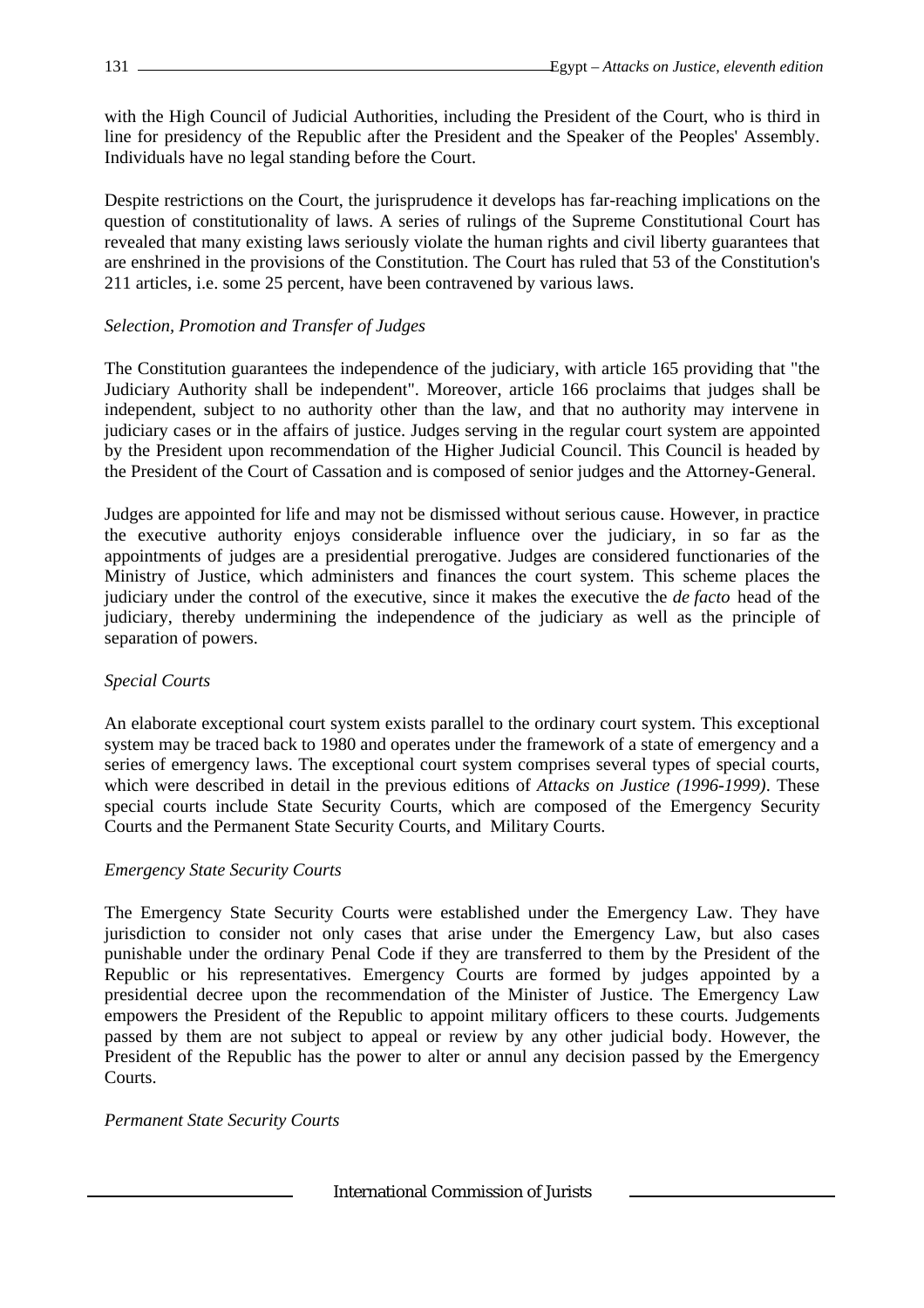The legal basis for establishing Permanent State Security Courts is found in article 171 of the Constitution, which provides that "the law shall regulate the organisation of State Security Courts and shall prescribe their competence". Law No. 105 of 1980 confers State Security jurisdiction over cases involving crimes which constitute a threat to internal and external security of the State, the crime of possessing and using arms and explosives, bribery and embezzlement of public funds. Law 105 provides for Magistrate State Security Courts, which are composed of a single judge and Supreme State Security Courts, which are normally composed of three judges. The law permits the President of the Republic to appoint military officers to the latter court. Persons convicted in a Supreme State Security Court do not have the right to a full review before a higher tribunal. Verdicts issued by the Magistrate State Security Courts may be appealed before a special chamber within the Court of Appeal and then can be reviewed by the Court of Cassation. Article 8 of Law No. 105 provides that verdicts issued by the Supreme State Security Courts are final and may not be appealed except through cassation or re-consideration, which are decided on by the Court of Cassation. The grounds of appeal in both cases are limited and must be based on points of law, not on the facts of the case. This clearly violates article 14 (5) of the International Covenant of Civil and Political Rights (ICCPR), to which Egypt is a party, which provides: "everyone convicted of a crime shall have the right to this conviction and sentence being reviewed by a higher tribunal according to the law".

## *Military Courts*

The Military Courts are part of the military hierarchy. According to article 6 (2) of Law No. 25 of 1966 on the Military Judiciary, the President of the Republic, during a state of emergency, has the right to refer to the military courts any crime which is punishable under the Penal Code or under any other law. The jurisdiction of Military Courts to try civilians has further been endorsed by the Supreme Constitutional Court which ruled that the President may invoke the Emergency Law to refer any crime to a military court.

Military Courts do not ensure civilian defendants due process before an independent tribunal. While military judges are lawyers, they are also military officers appointed by the Minister of Defence and subject to military discipline. There is no appellate process for verdicts issued by Military Courts. Instead, verdicts are subject to a review by other military judges and confirmation by the President of the Republic.

# **LAWYERS**

The independence of the legal profession in Egypt, as well as other professional syndicates, has been undermined by the adoption of Law 100 of 1993. This Law provides for very strict conditions for validating the election processes of professional syndicates. It requires that a 50% quorum of registered members must cast their votes in order for the election of the governing board to be valid. Failing a quorum, a second election must be held in which at least 30 per cent of the membership votes for the board. If such a quorum is unattainable, the judiciary may appoint a caretaker board until new elections can be set. In addition, Law 100 requires professional syndicates to refrain from activities that do not constitute part of their original activities. This provision has been seen as part of an effort by the Egyptian authorities to severely restrict the right to freedom of association for professional syndicates and to prevent Islamists from capturing or retaining the leadership of professional syndicates.